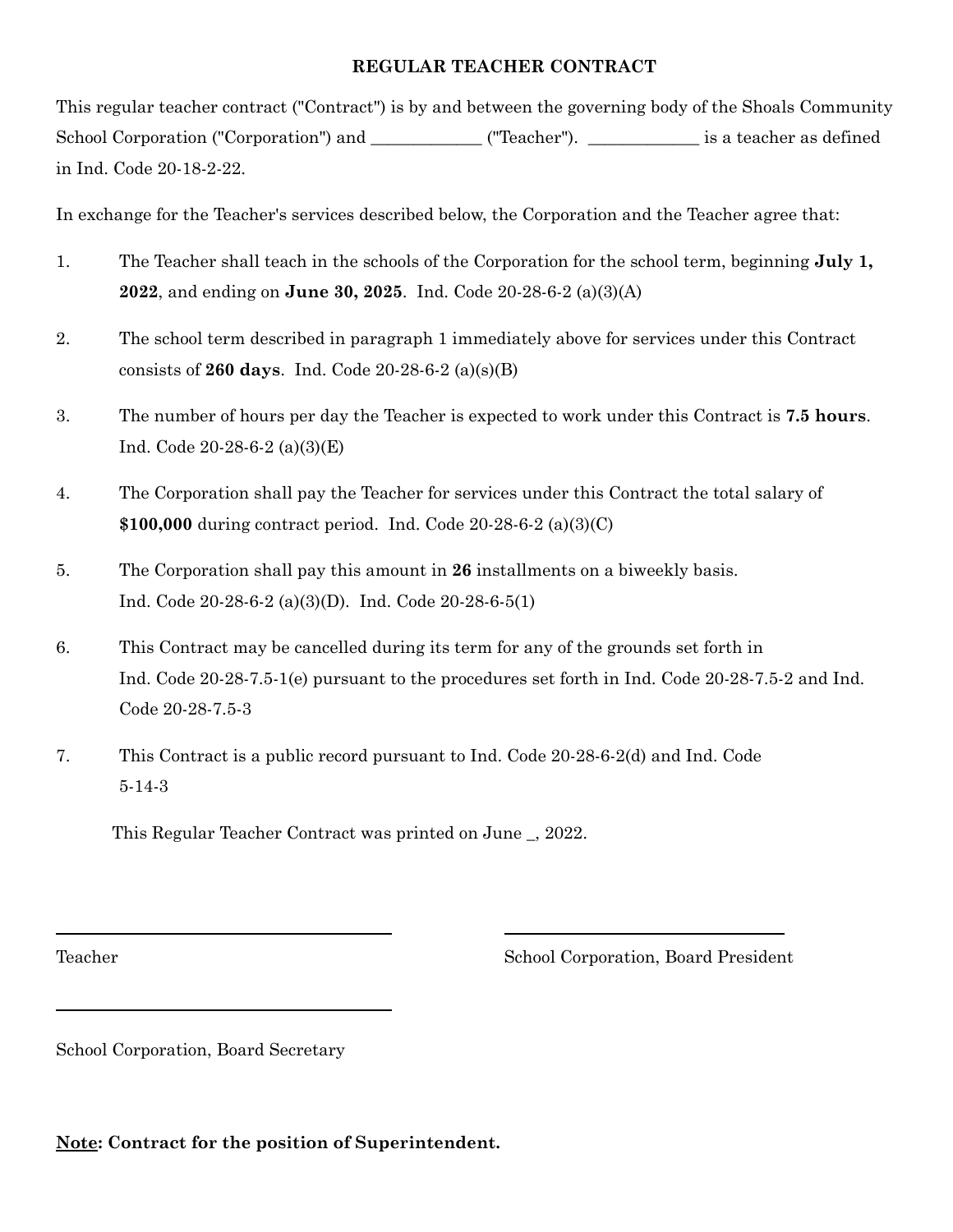#### ADDENDUM TO THE TEACHER'S CONTRACT BETWEEN

# \_\_\_\_\_\_\_\_\_\_\_\_ AND THE BOARD OF SCHOOL TRUSTEES OF THE SHOALS COMMUNITY SCHOOL CORPORATION OF MARTIN COUNTY, INDIANA

This Addendum to the Teacher's Contract, made and entered into this 4<sup>th</sup> day of June, 2022, between the Board of School Trustees of the Shoals Community School Corporation of Martin County, Indiana, hereinafter referred to as "DISTRICT" and \_\_\_\_\_\_\_\_\_\_, hereinafter referred to as "SUPERINTENDENT." The term "school" as sued in this Contract shall refer to facilities operated by the Shoals Community School Corporation. The term "BOARD" as used in this Contract shall mean the Board of School Trustees of the Shoals Community School Corporation. The DISTRICT and SUPERINTENDENT for the consideration herein specified agree as follows:

1. TERM

DISTRICT hereby employs, and SUPERINTENDENT hereby accepts employment as Superintendent of Schools for the term commencing July 1, 2022 and ending June 30, 2025.

# 2. PROFESSIONAL CERTIFICATION AND RESPONSIBILITIES

- a. CERTIFICATION. SUPERINTENDENT shall hold a valid Administration and Supervision-Superintendent certificate issued by the state of Indiana.
- b. DUTIES. SUPERINTENDENT shall have charge of the administration of the schools under the direction of the Board, and shall be the chief executive officer of the DISTRICT; shall direct and assign teachers and other employees of the schools under her staff, including instruction and business affairs, as best serves the DISTRICT, subject to the approval of the Board; shall select all personnel, subject to the approval of the Board; shall from time to time suggest regulations, rules, and procedures deemed necessary for the well ordering of the district, and in general perform all duties incident to the office of Superintendent and such other duties as may be prescribed by the Board from time to time. The BOARD shall be entitled to require attendance of SUPERINTENDENT at any Board or committee meeting, and SUPERINTENDENT shall have the right to attend and provide administrative recommendations at any BOARD or committee meeting provided, however, that the Board shall be entitled to exclude the SUPERINTENDENT from any executive session.
- c. OUTSIDE ACTIVITIES. SUPERINTENDENT shall devote her full time, attention, and energy to the business of the DISTRICT. However, SUPERINTENDENT may engage in non-school educational activities that are of a short-term duration with prior approval of the Board. She may choose to use vacation days or personal days to perform outside activities, with honoraria paid the SUPERINTENDENT in connection with these activities to be retained by her.

#### 3. PROFESSIONAL DEVELOPMENT

DISTRICT encourages the continuing professional development of SUPERINTENDENT through her participation in the following:

- a. The operations, programs, and other activities conducted or sponsored by local, state, and national administrator and school board associations;
- b. Seminars and courses offered by public or private educational institutions;
- c. Informational meetings with other persons whose particular skills or backgrounds would serve to improve the capacity of SUPERINTENDENT to perform her professional responsibilities of DISTRICT; and
- d. Advisory committees to the Indiana Department of Education.

DISTRICT may allow reasonable time for SUPERINTENDENT to attend the described functions and pay such necessary registration, fees for travel, and subsistence expenses, as are previously approved by the Board.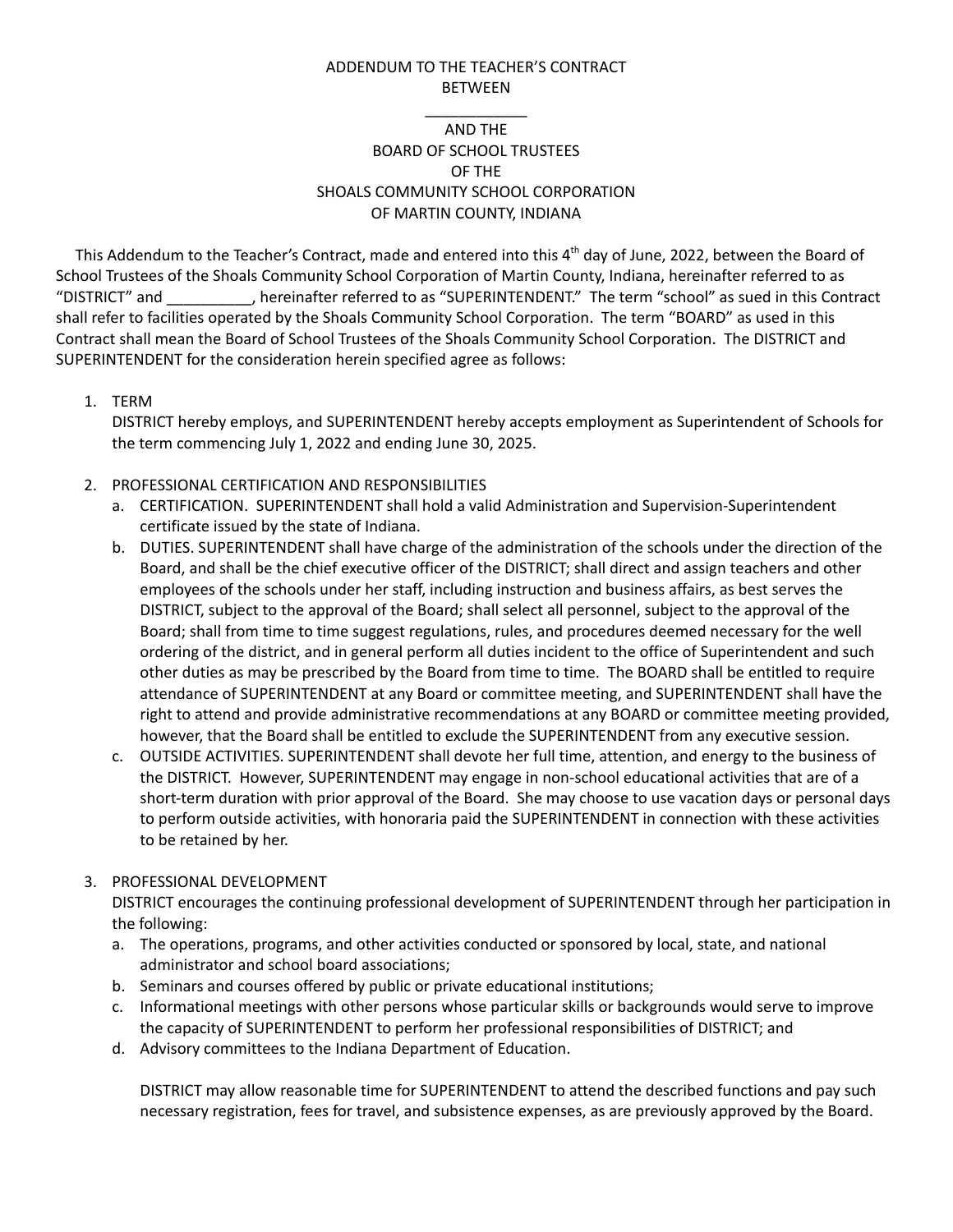# 4. COMPENSATION

SALARY. DISTRICT shall pay SUPERINTENDENT at an annual salary rate of \$100,000. This annual salary rate shall be paid to SUPERINTENDENT in installments in accordance with the schedule of salary payments in effect for other certified school employees.

# 5. VACATION AND OTHER BENEFITS

SUPERINTENDENT shall be entitled to all the fringe benefits applicable to certified school employees as defined in the Master Bargaining Agreement, including but not limited to, benefits and leaves, any other forms of insurance protection, in effect on July 1, 2022, and said fringe benefits for SUPERINTENDENT shall not be decreased during the term of this contract unless by mutual agreement between the SUPRINTENDENT and the Board, with the following exceptions:

- a. DISTRICT shall provide SUPERINTENDENT \$120,000 group term life insurance at standard insurable rates.
- b. DISTRICT shall grant SUPERINTENDENT twenty (20) days of vacation time each contract year. These vacation days shall be in in addition to the following paid holidays: New Year's Eve, New Year's Day, Memorial Day, Independence Day, Labor Day, Thanksgiving Day, the day after Thanksgiving, Christmas Eve, and Christmas Day. SUPERINTENDENT is expected to work from Monday through Friday each week, fifty-two (52) weeks (260 days) per contract year. SUPERINTENDENT shall select which work days shall be used for holiday or vacation pay purposes, up to a combined total number of days stated above.
- c. SUPERINTENDENT shall be entitled to participate in the certificated employee sick leave bank.
- d. DISTRICT shall pay dues for membership of the SUPERINTENDENT in professional educational organizations including the Indiana Association of Public School Superintendents and the local Study Council.

# 6. EXPENSES

a. DISTRICT shall pay or reimburse SUPERINTENDENT for reasonable expenses approved by the DISTRICT and incurred by SUPERINTENDENT in the continuing performance of her duties under this Addendum to Contract.

# 7. PROFESSIONAL LIABILITY

DISTRICT agrees that it shall defend, hold harmless, and indemnify SUPERINTENDENT from any and all demands, claims, suits, actions, and legal proceedings brought against SUPERINTENDENT in her individual capacity while discharging her responsibilities as an employee of the DISTRICT, provided the incident arose while SUPERINTENDENT was acting within the scope of her employment and as such liability coverage is within the authority of the Board un State law. In any case, individual Board members will not be considered personally liable for indemnifying a SUPERINTENDENT against such demands, claims, suits, actions, and legal proceedings. DISTRICT shall not, however, be required to pay SUPERINTENDENT'S attorney fees or any costs of any legal proceedings in the event the DISTRICT and SUPERINTENDENT have adverse interests in such litigation.